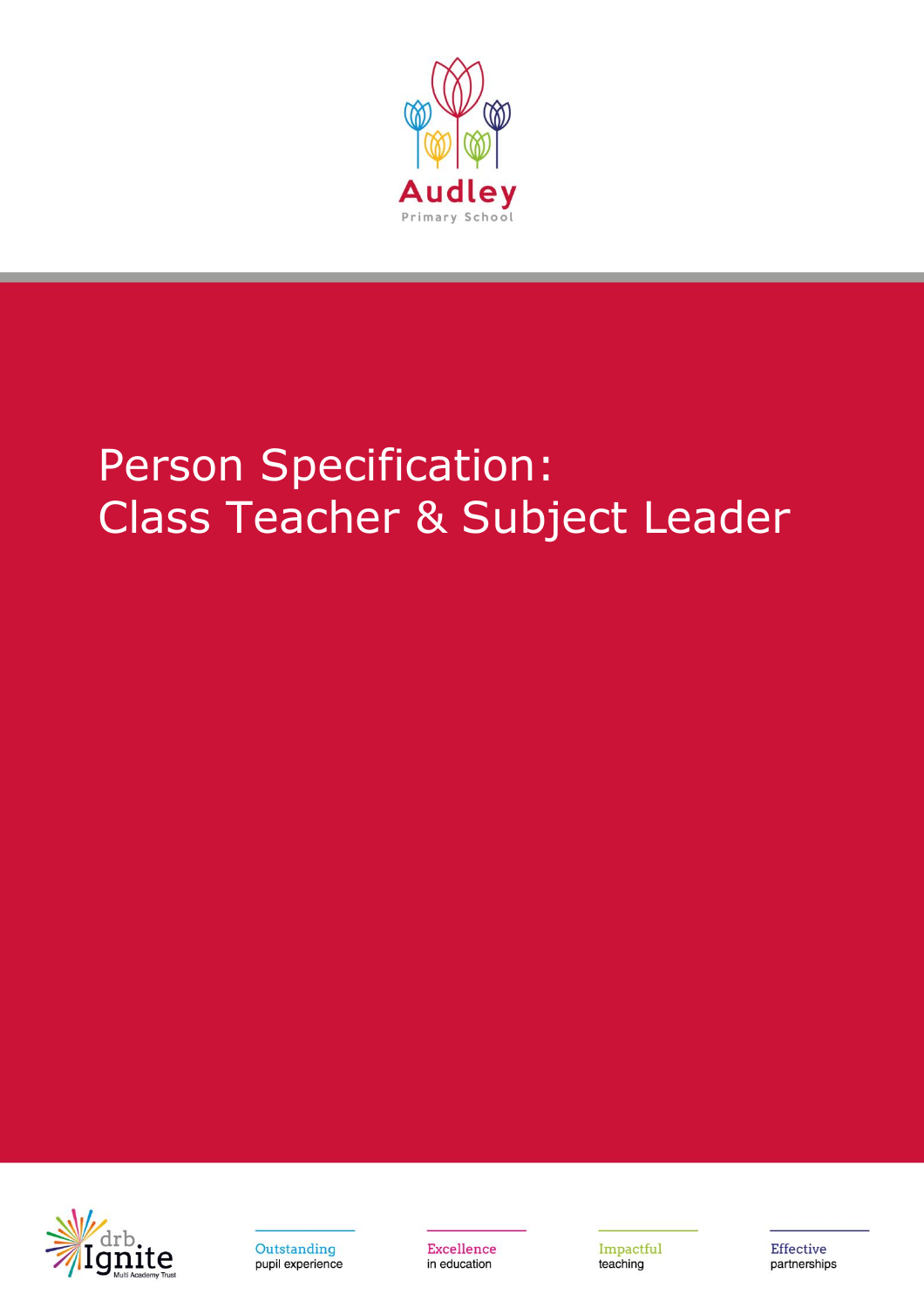

## Person Specification: Full Time Class Teacher and Subject Leader

## **Audley Primary School is committed to safeguarding and promoting the welfare of children and young people and expects all staff to share this commitment. An Enhanced DBS check is required for the successful applicant.**

The post holder will be expected to operate in line with Trust values which are:

- Optimism and expectation
- Trust and integrity
- Every contribution counts
- Acts of kindness are noticed and matter
- Success is celebrated

| <b>Job Requirements</b>                                                                                                 | <b>Essential</b> | <b>Desirable</b> |
|-------------------------------------------------------------------------------------------------------------------------|------------------|------------------|
| <b>Qualifications</b>                                                                                                   |                  |                  |
| <b>Qualified Teacher Status</b>                                                                                         | $\checkmark$     |                  |
| Degree or equivalent                                                                                                    | ✓                |                  |
| Established and evidenced practice as a highly effective<br>teacher over a prolonged period (three to five years plus)  |                  |                  |
| Master's Degree                                                                                                         |                  | ✓                |
| <b>NPQ Qualification</b>                                                                                                |                  |                  |
| <b>Professional Development</b>                                                                                         |                  |                  |
| Evidence of a commitment to own professional<br>development within the realm of leadership and teaching<br>and learning | ✓                |                  |
| Highly effective classroom practitioner                                                                                 | ✓                |                  |
| Proven ability to raise standards in classrooms other than<br>their own                                                 |                  |                  |
| Experience leading a wider curriculum subject effectively                                                               |                  |                  |
| Excellent understanding of sequencing and progression, in<br>order to secure highly effective teaching and learning     | ✓                |                  |

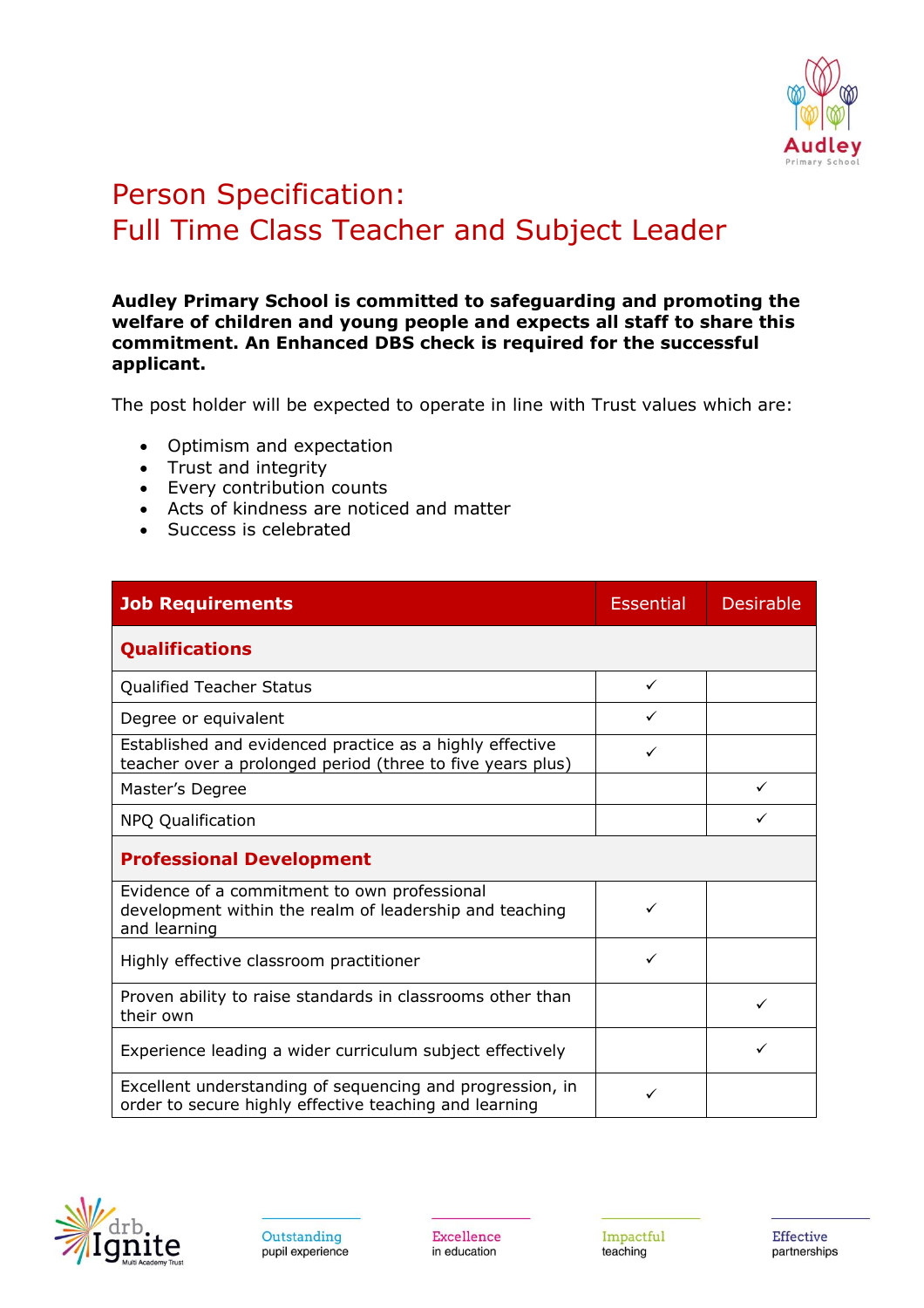

| Evidence of delivering CPD to colleagues to improve<br>teaching and learning                                                            |              |   |
|-----------------------------------------------------------------------------------------------------------------------------------------|--------------|---|
| Safeguarding                                                                                                                            | ✓            |   |
| To have recently and successfully lead a subject                                                                                        |              |   |
| Evidence of coaching and mentoring colleagues                                                                                           |              | ✓ |
| <b>Knowledge</b>                                                                                                                        |              |   |
| Use of strategies to promote good learning relationships<br>and high attainment in an inclusive environment                             | ✓            |   |
| A good understanding of the OFSTED Framework                                                                                            | ✓            |   |
| An excellent understanding of what effective teaching and<br>learning looks like                                                        | ✓            |   |
| Awareness of the latest developments and initiatives in<br>education                                                                    | ✓            |   |
| Good knowledge of the new National Curriculum,                                                                                          | ✓            |   |
| In depth subject knowledge of English and Maths as a<br>minimum                                                                         | ✓            |   |
| A good understanding of how to promote good behaviour<br>in school                                                                      | ✓            |   |
| Good understanding of the deep dive process                                                                                             |              |   |
| Good understanding of both leadership and management                                                                                    |              |   |
| <b>Skills and Experience</b>                                                                                                            |              |   |
| Excellent interpersonal and communication skills                                                                                        | $\checkmark$ |   |
| Easily approachable and demonstrating a supportive ethos                                                                                | ✓            |   |
| The ability to lead and foster positive professional<br>relationships and work effectively with teaching staff of<br>varying experience | ✓            |   |
| Evidence of working effectively as wider curriculum leader<br>and influencing positive outcomes                                         | ✓            |   |
| Effective use of Assessment for Learning, to engage<br>children                                                                         | ✓            |   |
| To use assessment and attainment data to identify gaps in<br>learning and to plan appropriate interventions                             | ✓            |   |



Excellence in education

Impactful<br>teaching